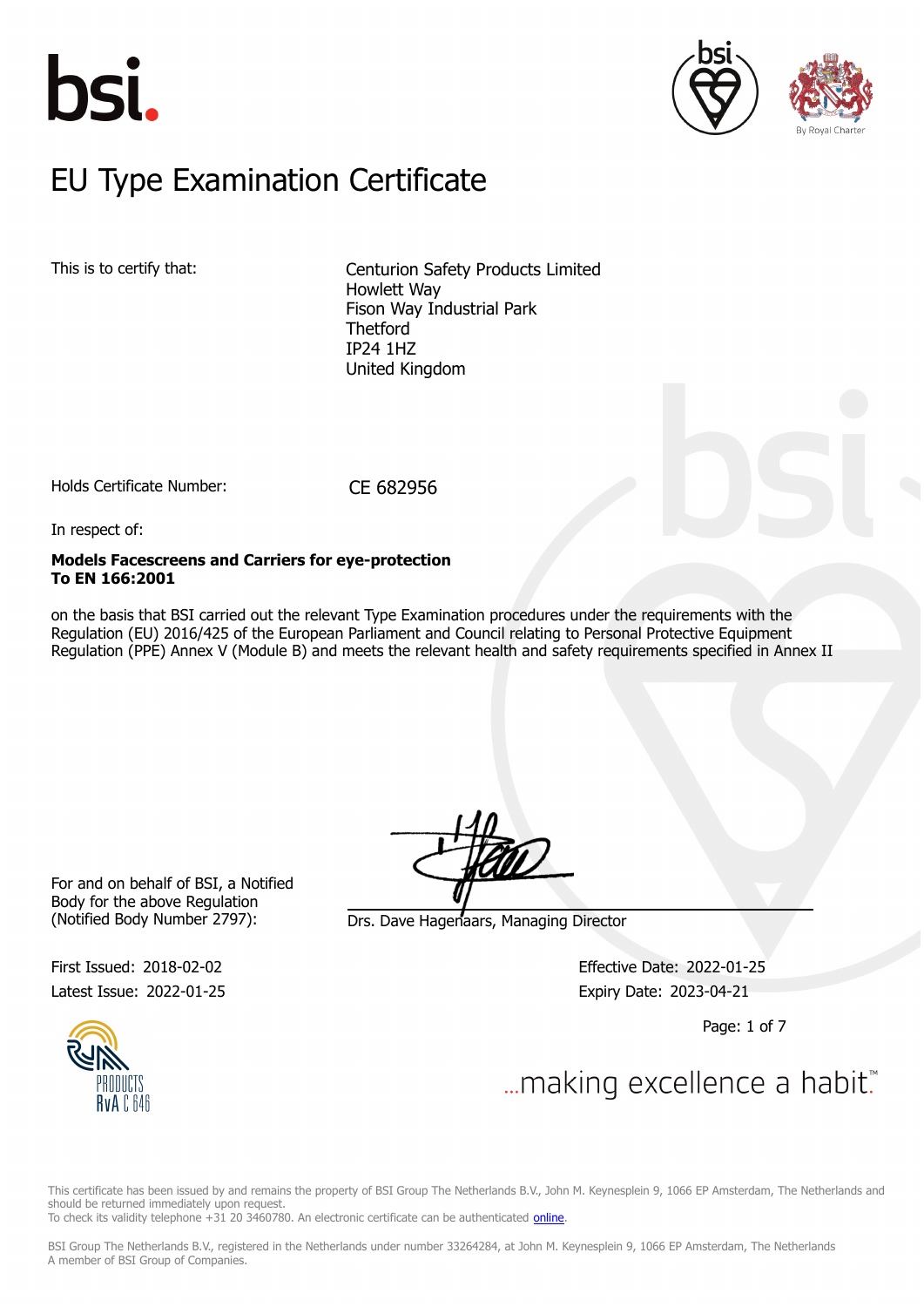No. CE 682956

| <b>Product Specification</b> |                                                                                                                                                                                                                                                                                                 |                                                                                                                                                |  |  |
|------------------------------|-------------------------------------------------------------------------------------------------------------------------------------------------------------------------------------------------------------------------------------------------------------------------------------------------|------------------------------------------------------------------------------------------------------------------------------------------------|--|--|
| Range:                       |                                                                                                                                                                                                                                                                                                 | <b>Facescreens and Carriers</b>                                                                                                                |  |  |
| <b>Product Description:</b>  | A range of facescreens to fit carriers worn directly on the head or via attachment to a<br>Centurion Safety Helmet or Baseball Bump Cap. The overall protection provided by<br>any combination of Facescreen and Carrier is governed by the lowest performance<br>level of the individual item. |                                                                                                                                                |  |  |
| <b>Models in Range</b>       | <b>Product code</b>                                                                                                                                                                                                                                                                             | <b>Description/Classification</b>                                                                                                              |  |  |
|                              | 9034127/S580                                                                                                                                                                                                                                                                                    | Polycarbonate Screen - Clear - 170 mm, 1B 3,9<br>Carriers S54CE, S54B, S54P, S54TCE, S57CE, S57B, S57P,<br>S57TCE, S89, S89SR, S89CSR, 9946471 |  |  |
|                              | 9034128/S590                                                                                                                                                                                                                                                                                    | Polycarbonate - Clear - 225 mm, 1B 3,9<br>Carriers S54, S54B, S54P, S54S, S54T, S57, S57B, S57P, S57S,<br>S57T, S89, S89SR, S89CSR, 9946471    |  |  |
|                              | 9034137/<br>S590AEA (1)                                                                                                                                                                                                                                                                         | Polycarbonate - Clear - 225 mm, 1B $3,8,9$<br>Anti-Electric Arc<br>Carriers S57, S57B, S57P, S57S, S57T, S89CAEA (1)                           |  |  |
|                              | 9034139/S591                                                                                                                                                                                                                                                                                    | Acetate $-$ Clear $-$ 225 mm, 1F 3<br>Carriers S54, S54B, S54P, S54S, S54T, S57, S57B, S57P, S57S,<br>S57T, S89, S89SR, S89CSR                 |  |  |
|                              | 9034138/S592                                                                                                                                                                                                                                                                                    | Acetate - Anti-Fog - Clear - 225 mm, 1F 3,9<br>Carriers S54, S54B, S54P, S54S, S54T, S57, S57B, S57P, S57S,<br>S57T, S89, S89SR, S89CSR        |  |  |
|                              | 9034141/S593                                                                                                                                                                                                                                                                                    | Acetate - Green - 225 mm, 1F 3<br>Carriers S54, S54B, S54P, S54S, S54T, S57, S57B, S57P, S57S,<br>S57T, S89, S89SR, S89CSR                     |  |  |
|                              | 9034142/S595                                                                                                                                                                                                                                                                                    | Acetate - Green - 225 mm, 1F 3<br>Carriers S54, S54B, S54P, S54S, S54T, S57, S57B, S57P, S57S,<br>S57T, S89, S89SR, S89CSR                     |  |  |

Latest Issue: 2022-01-25 Expiry Date: 2023-04-21

First Issued: 2018-02-02 Effective Date: 2022-01-25

Page: 2 of 7

This certificate has been issued by and remains the property of BSI Group The Netherlands B.V., John M. Keynesplein 9, 1066 EP Amsterdam, The Netherlands and should be returned immediately upon request.

To check its validity telephone +31 20 3460780. An electronic certificate can be authenticated *online*.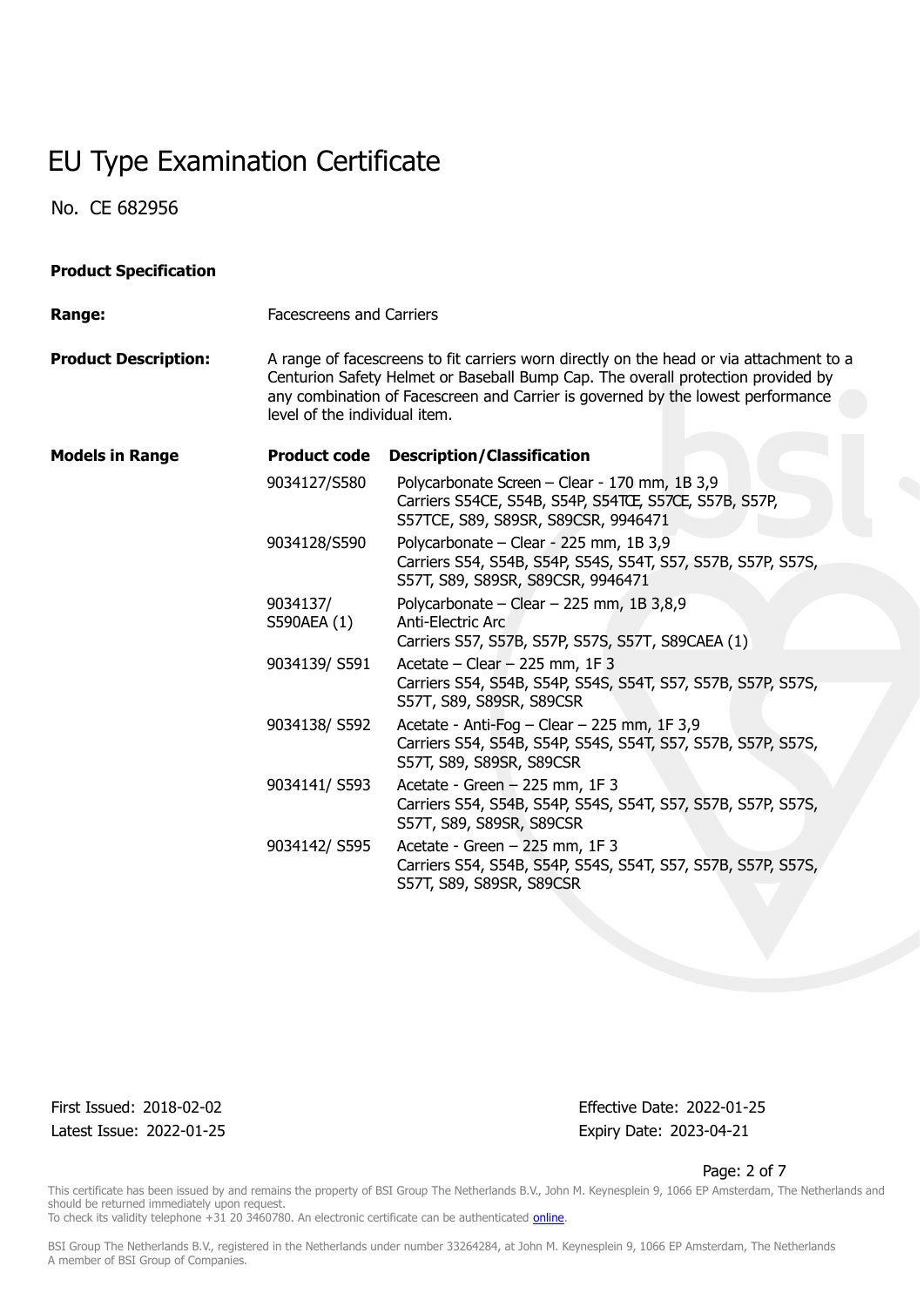No. CE 682956

### **Product Specification (continued)**

| <b>Models in Range</b> | <b>Product code</b>    | <b>Description/Classification</b>                                                                                                                    |
|------------------------|------------------------|------------------------------------------------------------------------------------------------------------------------------------------------------|
| (Continued):           | 9034147/S598           | Triacetate Heatshield - Clear - 225 mm, 1FT 3,9<br>Carriers S54, S54B, S54P, S54S, S54T, S57, S57B, S57P,<br>S57S, S57T, S89, S89SR, S89CSR, 9946471 |
|                        | 9034131/S600           | Contour Classic Polycarbonate - Clear - 225 mm, 1B 3,9<br>Carriers S55                                                                               |
|                        | 9034145/S760           | Polycarbonate - Gold Shaded - 225 mm, 4-5 1FT 3,9<br>Carriers S54, S54B, S54P, S54S, S54T, S57, S57B, S57P, S57S,<br>S57T, S89, S89SR, 9946471       |
|                        | 9034463/S800           | Contour X, Polycarbonate - Moulded - Clear, 2C-1,2 1BT 3,9<br>Carrier S55                                                                            |
|                        | 9034450/S810           | Contour XI, Polycarbonate - Moulded - Clear - Integrated<br>Chinguard - Anti-Electric Arc, 2C-1,2 1BT 3,8-1-0,9                                      |
|                        |                        | Carrier S55                                                                                                                                          |
|                        | 9034119/S910           | Polycarbonate - Clear - 170 mm, 1B 3,9<br>Carriers S54, S54B, S54P, S54S, S54T, S57, S57B, S57P, S57S,<br>S57T, S89, S89SR, S89CSR, S91C             |
|                        | 9034117/S910AEA<br>(1) | Polycarbonate - Clear - 170mm Anti-Electric Arc, 2-1,2 1B 3,8,9<br>Carriers S57, S57B, S57P, S57S, S57T, S89CAEA (1), S91C                           |
|                        | 9034116/S911           | Acetate – Clear – $170$ mm, $1F$ 3<br>Carriers S54, S54B, S54P, S54S, S54T, S57, S57B, S57P,<br>S57S, S57T, S89, S89SR, S89CSR, S91C                 |
|                        | 9034118/S912           | Acetate Anti-Fog - Clear -170 mm, 2-1,2 1F 3,9<br>Carriers S54, S54B, S54P, S54S, S54T, S57, S57B, S57P,<br>S57S, S57T, S89, S89SR, S91C             |

Latest Issue: 2022-01-25 Expiry Date: 2023-04-21

First Issued: 2018-02-02 Effective Date: 2022-01-25

#### Page: 3 of 7

This certificate has been issued by and remains the property of BSI Group The Netherlands B.V., John M. Keynesplein 9, 1066 EP Amsterdam, The Netherlands and should be returned immediately upon request.

To check its validity telephone +31 20 3460780. An electronic certificate can be authenticated *online*.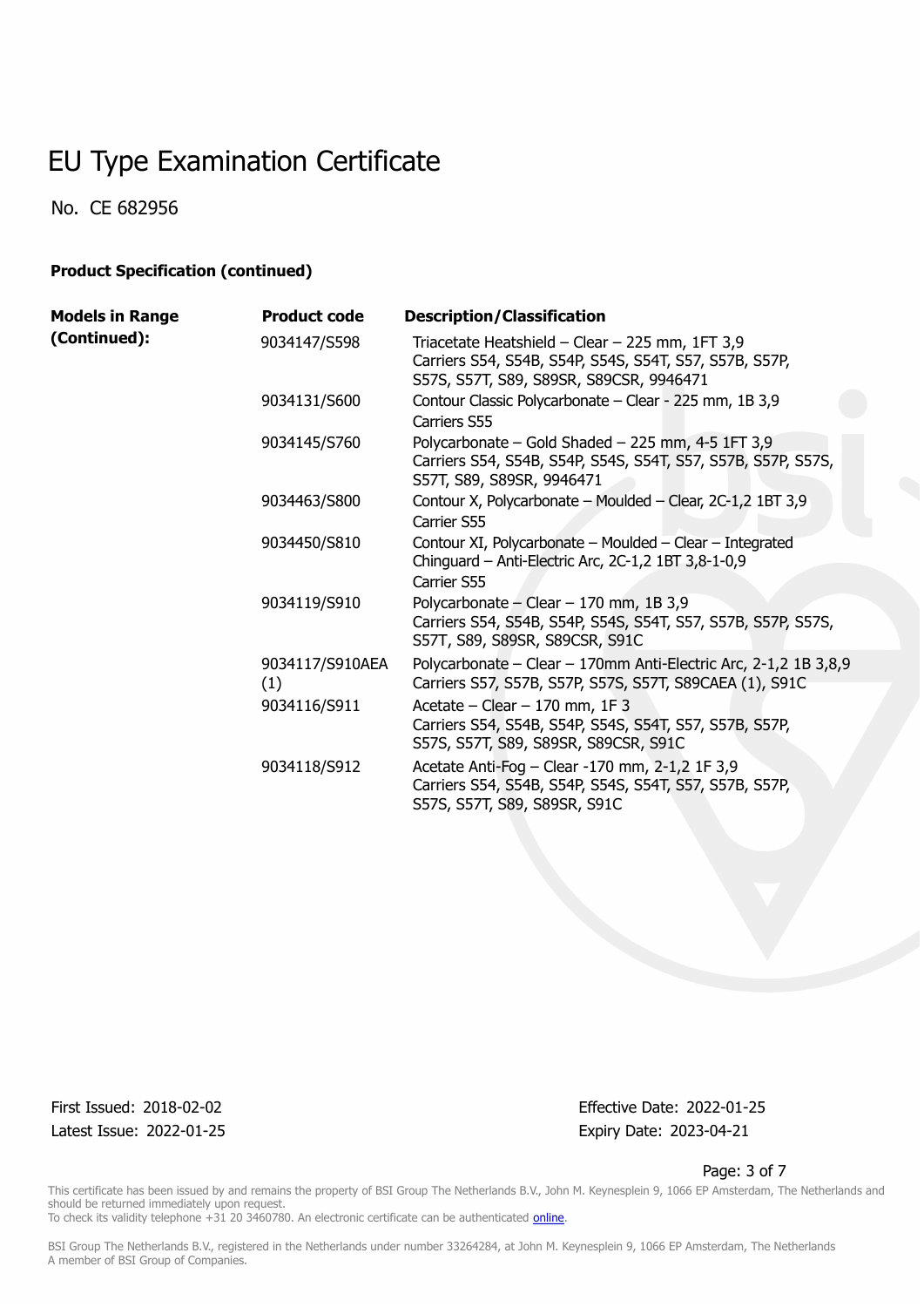No. CE 682956

### **Product Specification (continued)**

| <b>Models in Range</b> | <b>Product code</b> | <b>Description/Classification</b>                                               |
|------------------------|---------------------|---------------------------------------------------------------------------------|
| (Continued):           | 9946473             | Classic Polycarbonate – Clear 200mm, 1, B, $3 -$                                |
|                        |                     | Baseball Bumpcap Carrier 9946472                                                |
|                        |                     | 1, B, 3                                                                         |
|                        | 9946566             | Classic Duo High Heat screen - Copper/Clear 210mm, (Copper 4-5)<br>1, B, T 3, 9 |

**Notes** (1) 'AEA' products are marketed under the brand name ArcPro

Latest Issue: 2022-01-25 Expiry Date: 2023-04-21

First Issued: 2018-02-02 Effective Date: 2022-01-25

Page: 4 of 7

This certificate has been issued by and remains the property of BSI Group The Netherlands B.V., John M. Keynesplein 9, 1066 EP Amsterdam, The Netherlands and should be returned immediately upon request.

To check its validity telephone +31 20 3460780. An electronic certificate can be authenticated *online*.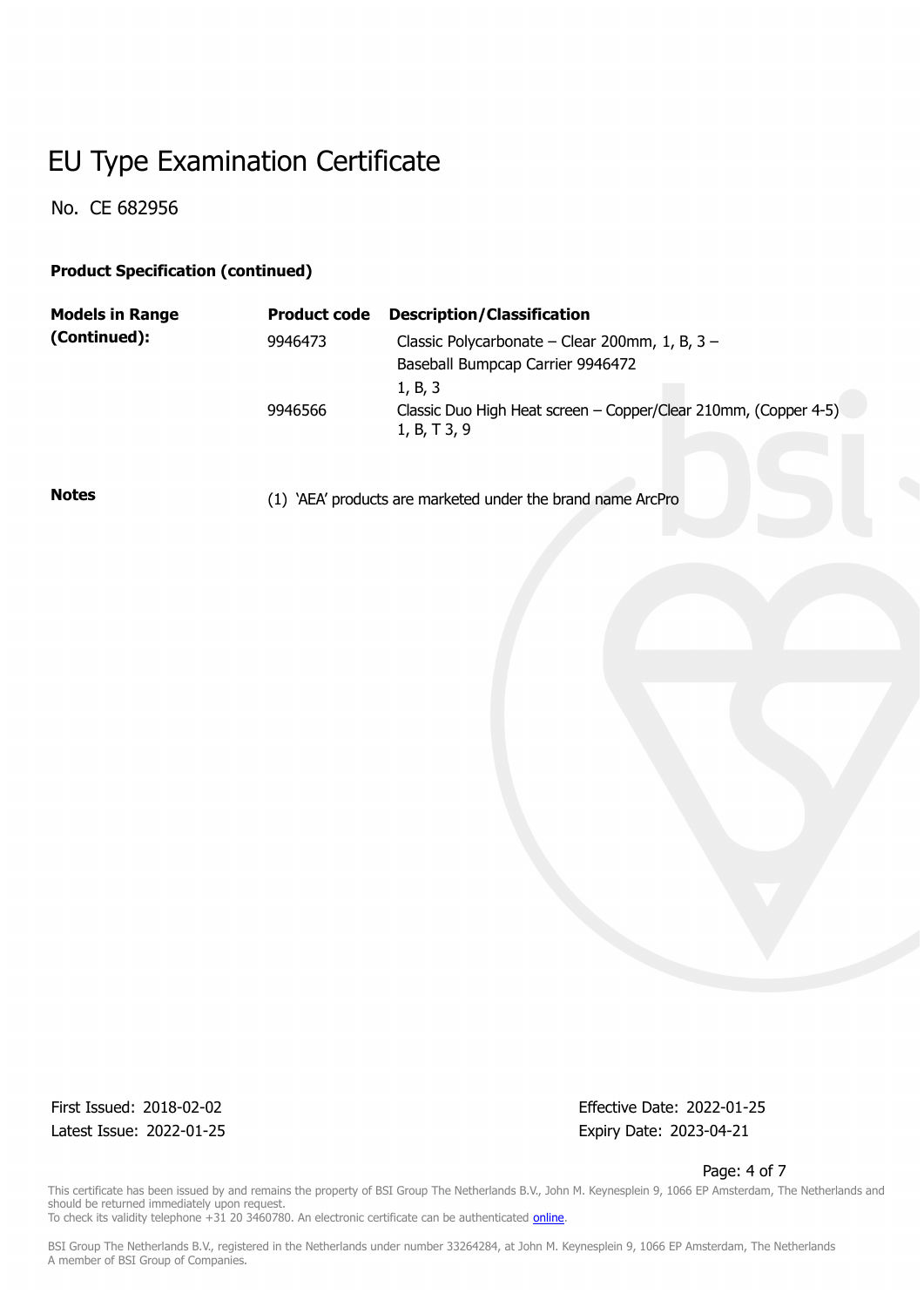No. CE 682956

### **Product Specification (continued)**

| <b>Spares and Accessories:</b> | <b>Product code</b>                                                           | <b>Description</b>                                         |
|--------------------------------|-------------------------------------------------------------------------------|------------------------------------------------------------|
|                                | 9034152/S54B                                                                  | General purpose carrier with Honeywell Bilsom adaptor      |
|                                | 9034129/S54CE*                                                                | General purpose carrier with Connect and Euro Clips        |
|                                | 9034149/S54P                                                                  | General purpose carrier with 3M Peltor adaptor             |
|                                | 9034150/S54TCE*                                                               | General purpose carrier with thumbscrew tension adjustment |
|                                | 9034133/S55                                                                   | Contour carrier for use with Concept and Nexus             |
|                                | 9034136/S57CE                                                                 | Hi-Tem 300 carrier                                         |
|                                | 9034153/S57B                                                                  | Hi-Tem 300 carrier with Honeywell Bilsom adaptor           |
|                                | 9034151/S57P                                                                  | Hi-Tem 300 carrier with 3M Peltor adaptor                  |
|                                | 9034136/S57TCE                                                                | Hi-Tem 300 carrier with thumbscrew tension adjustment      |
|                                | 9946471                                                                       | High Temperature Metal Carrier                             |
|                                | 9034106/S89                                                                   | Black Brow Guard with wheel ratchet                        |
|                                | 9034107/S89SR                                                                 | Black Brow Guard with Slip ratchet                         |
|                                | 9034110/S89CSR                                                                | Clear Brow Guard with Slip ratchet                         |
|                                | 9034109/S89CAEA<br>(1)                                                        | Clear Brow Guard - anti electric arc and wheel ratchet     |
|                                | 9034114/S91C (2)                                                              | Chin Guard - Clear                                         |
|                                | 9946472                                                                       | Classic Baseball Bump Cap Carrier                          |
| <b>Notes:</b>                  | *Denotes suffix to indicate helmet clip type (C: Connect Clip, E: Euro Clip). |                                                            |

(1) 'AEA' products are marketed under the brand name ArcPro

(2) Suitable for use with 'AEA' products

(3) Suitable for use with Thumbscrew tension adjustment and Bilsom/Peltor adaptors.

First Issued: 2018-02-02 Effective Date: 2022-01-25 Latest Issue: 2022-01-25 Expiry Date: 2023-04-21

#### Page: 5 of 7

This certificate has been issued by and remains the property of BSI Group The Netherlands B.V., John M. Keynesplein 9, 1066 EP Amsterdam, The Netherlands and should be returned immediately upon request.

To check its validity telephone +31 20 3460780. An electronic certificate can be authenticated *online*.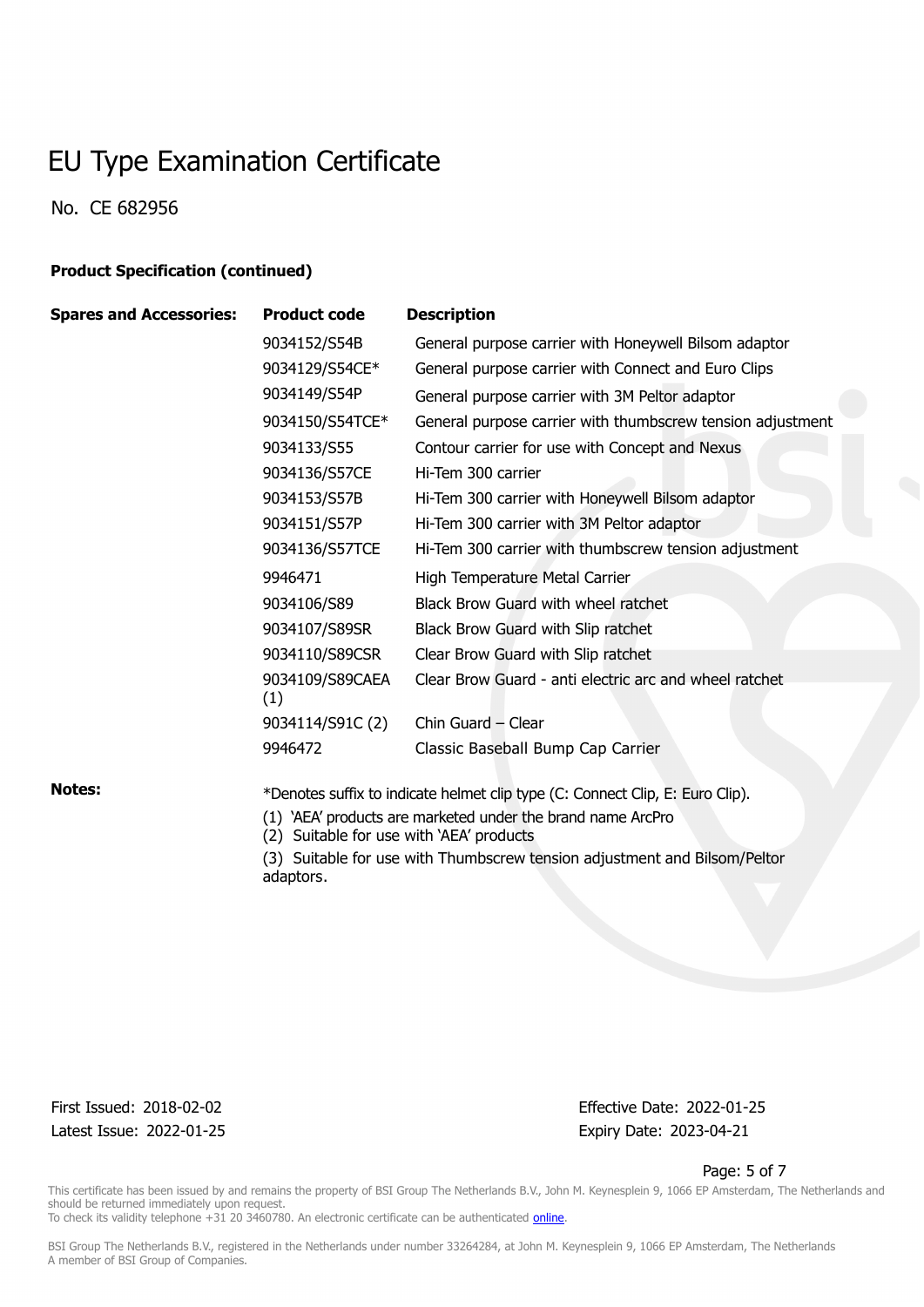No. CE 682956

### **Product Specification (continued)**

| <b>Technical Specification:</b> | EN 166:2001 Personal eye-protection - Specifications |                                                                                              |  |
|---------------------------------|------------------------------------------------------|----------------------------------------------------------------------------------------------|--|
|                                 | <b>Classifications</b>                               | Performance                                                                                  |  |
|                                 | $2 - 1,2$                                            | Code number for ultraviolet filters to EN 170                                                |  |
|                                 | $2C-1,2$                                             | Code number for ultraviolet filters with enhanced colour recognition                         |  |
|                                 | $5 - 3,1$                                            | Code number for sunglare filter                                                              |  |
|                                 | $4 - 5$                                              | Code number for Infrared filter                                                              |  |
|                                 | 1                                                    | Optical class                                                                                |  |
|                                 | F                                                    | Protection against high-speed particles - Low energy impact                                  |  |
|                                 | <b>FT</b>                                            | Protection against high speed particles at extremes of temperature<br>- Low energy impact    |  |
|                                 | B                                                    | Protection against high-speed particles - Medium energy impact                               |  |
|                                 | <b>BT</b>                                            | Protection against high speed particles at extremes of temperature<br>- Medium energy impact |  |
|                                 | 3                                                    | Field of use - Liquids (droplets or splashes)                                                |  |
|                                 | 8                                                    | Field of use - Electrical arc due to a short circuit in electrical<br>equipment              |  |
|                                 | 9                                                    | Field of use - Splashes of molten metals and penetration of hot<br>solids                    |  |
|                                 | shields for electrical works                         | GS-ET-29:2011 Supplementary requirements for the testing and certification of face           |  |
|                                 |                                                      | Fault arc class 4 kA                                                                         |  |
|                                 | 0                                                    | Visible light transmittance (D65) $\geq$ 75%                                                 |  |

Latest Issue: 2022-01-25 Expiry Date: 2023-04-21

First Issued: 2018-02-02 Effective Date: 2022-01-25

#### Page: 6 of 7

This certificate has been issued by and remains the property of BSI Group The Netherlands B.V., John M. Keynesplein 9, 1066 EP Amsterdam, The Netherlands and should be returned immediately upon request. To check its validity telephone +31 20 3460780. An electronic certificate can be authenticated *online*.